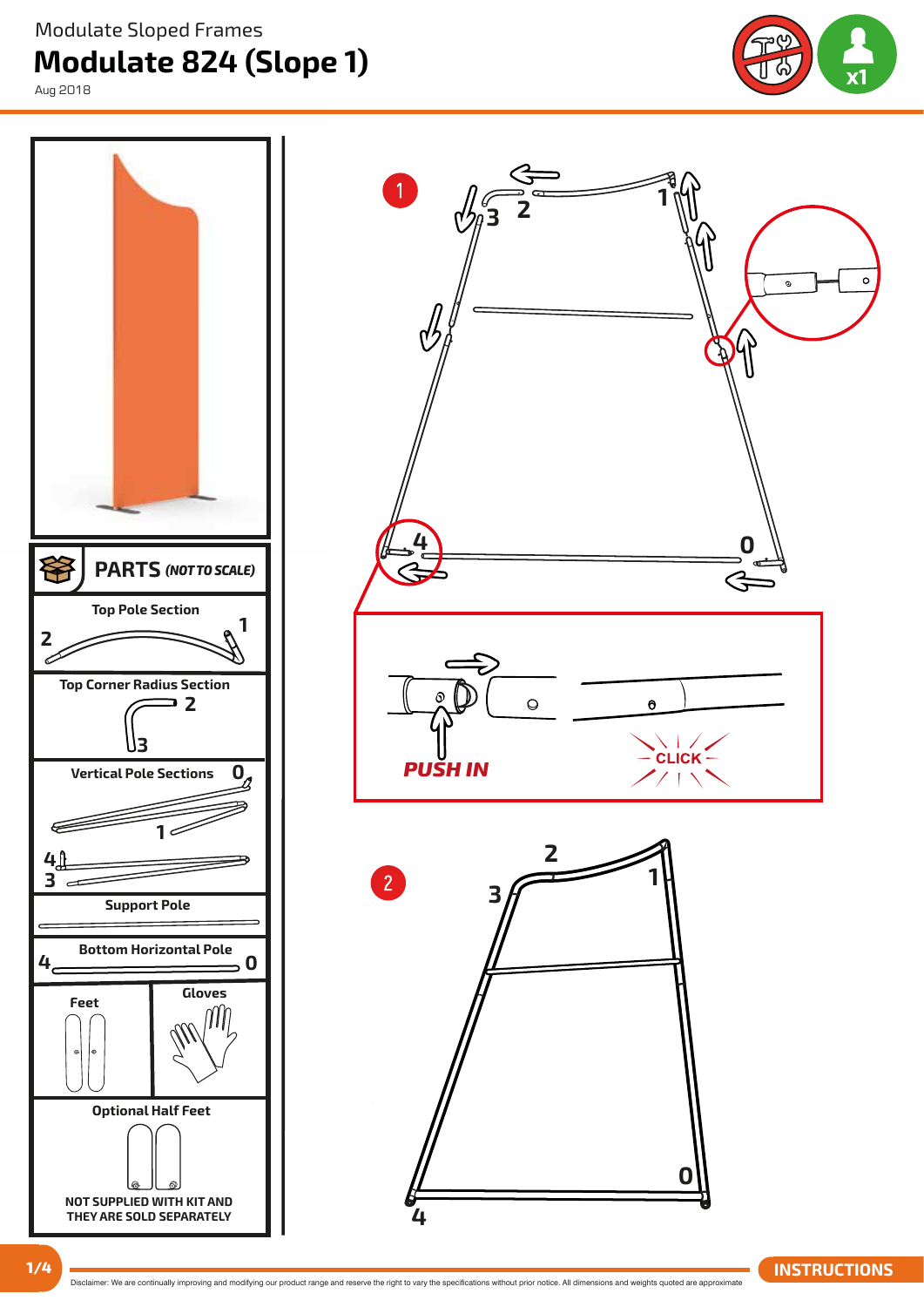**Modulate 824 (Slope 1)** Modulate Sloped Frames

Aug 2018





Disclaimer: We are continually improving and modifying our product range and reserve the right to vary the specifications without prior notice. All dimensions and weights quoted are approximate **2/4 INSTRUCTIONS**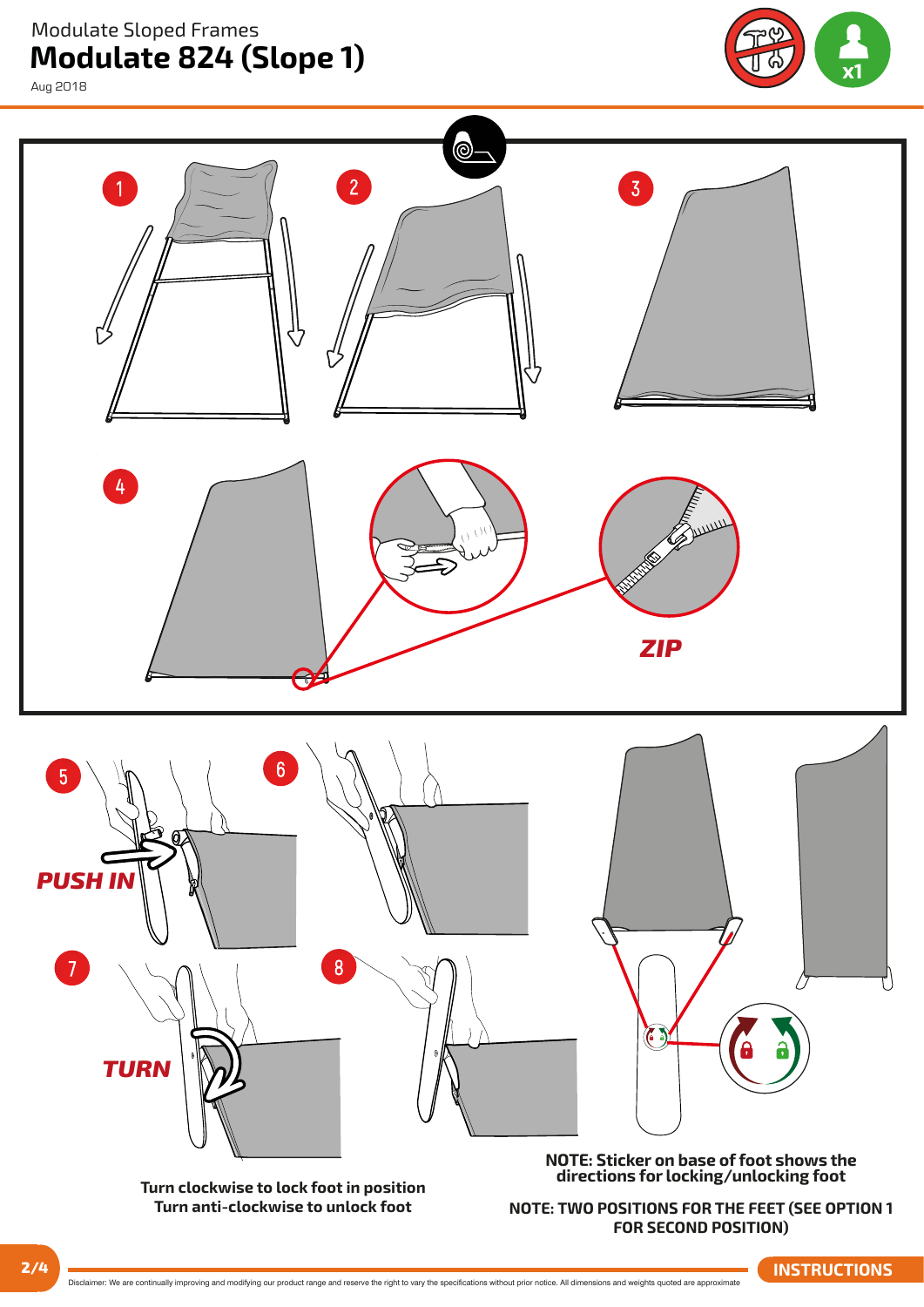